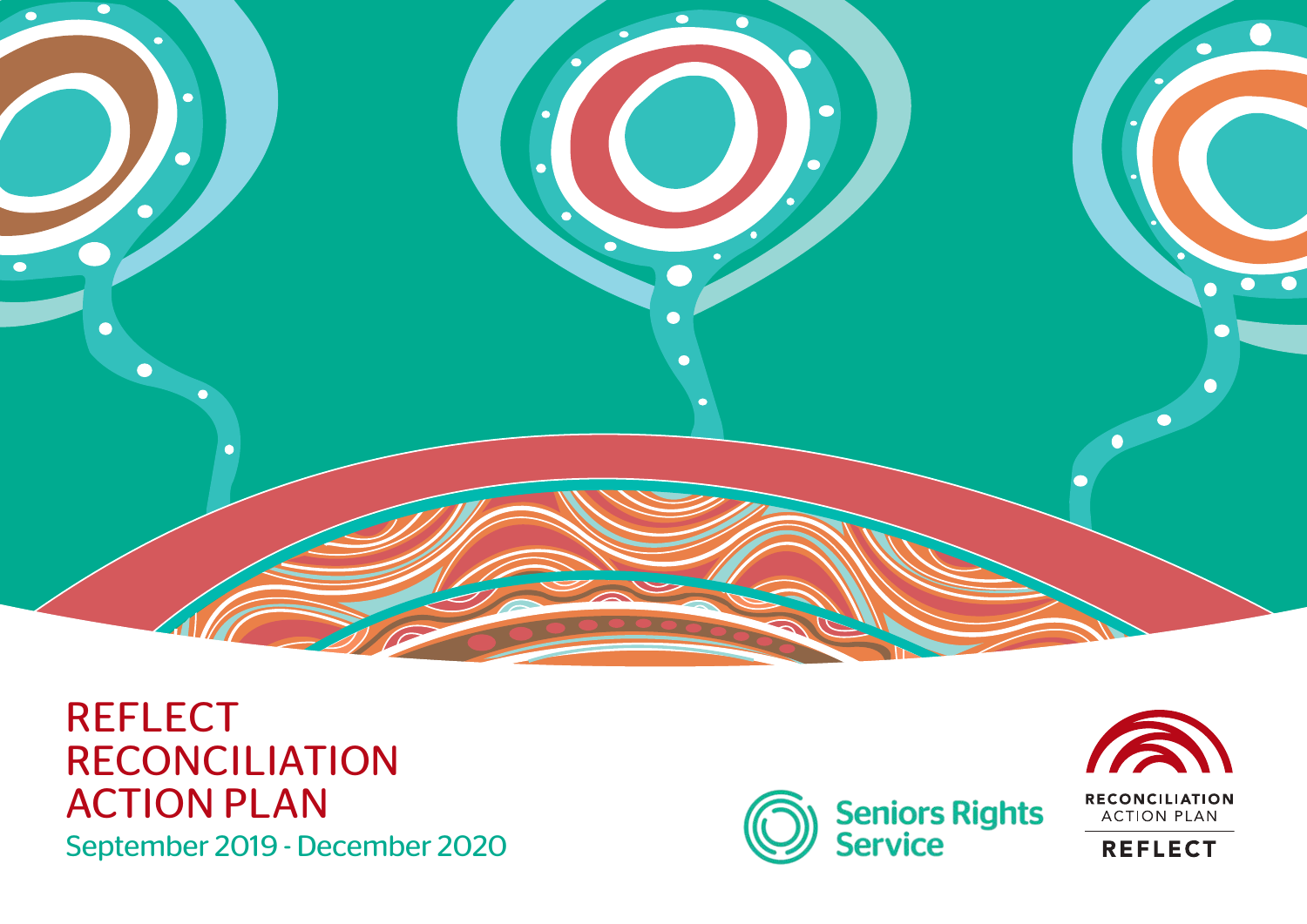### ACKNOWLEDGEMENT OF COUNTRY

Seniors Rights Service recognises and acknowledges Aboriginal and Torres Strait Islander peoples as Australia's First Peoples. We pay our respects to Elders – past, present and emerging – and to the Aboriginal and Torres Strait Islander peoples and communities on whose lands we work.

### ARTWORK

The artwork in our RAP was created by Donna Brown, a Gumbaynggirr woman from NSW whose work appears in collections of the National Gallery of Victoria and the Art Gallery of New South Wales. Donna created this original artwork in 2017 for Seniors Rights Service to use in publications which have an Aboriginal and Torres Strait Islander focus.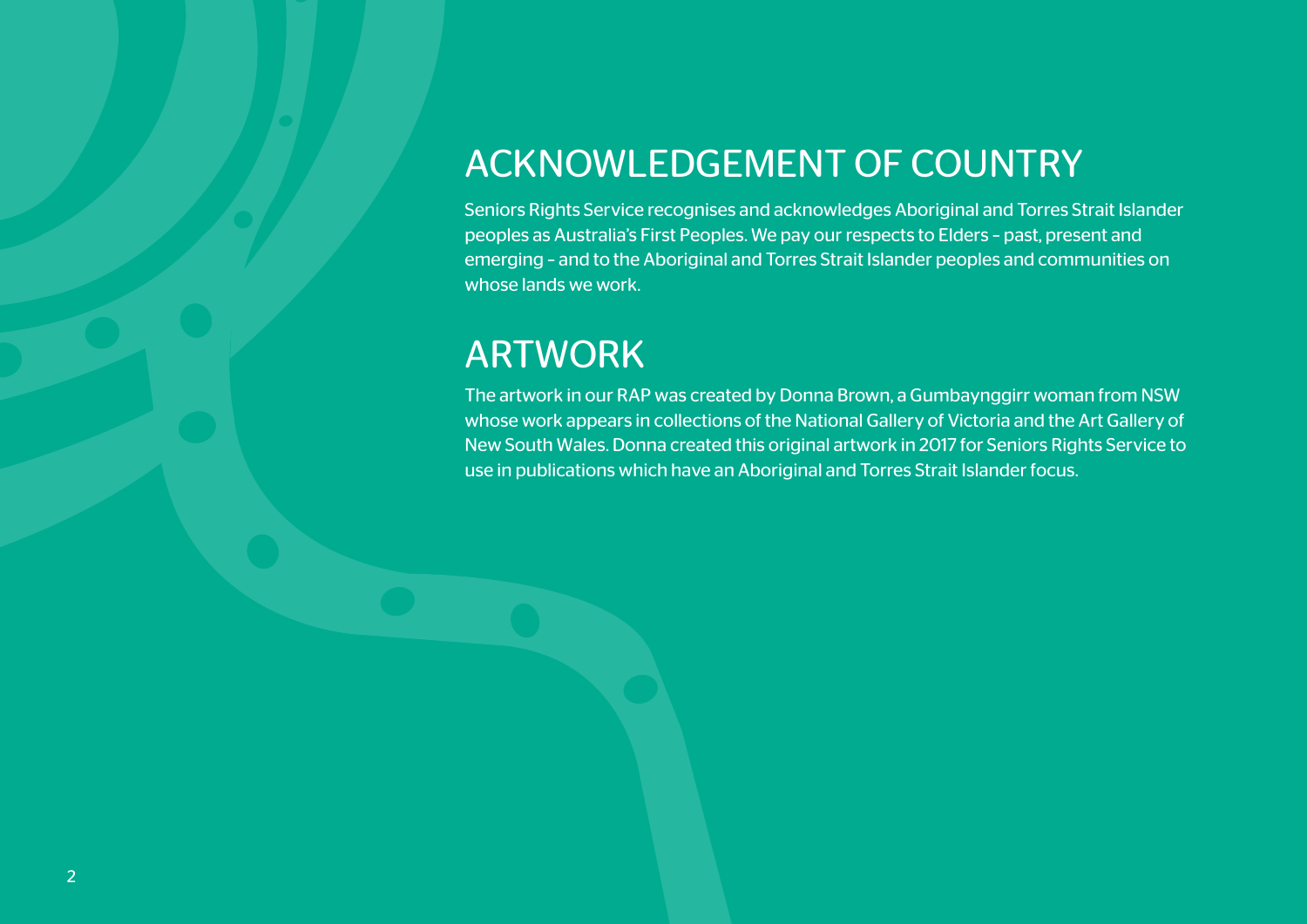# MESSAGE FROM CEO RUSSELL WESTACOTT



Seniors Rights Service recognises that our Reconciliation Action Plan (RAP) is central to the culture of our organisation. This will drive our organisation into the future and ensure we deliver culturally safe and responsive services to Aboriginal and Torres Strait Islander Elders and senior people living in NSW.

We also commit to our workplace being one that thrives due to its inclusivity. Our RAP reflects the guidance given by Aboriginal and Torres Strait Islander peoples, as well as service recipients, staff members, volunteers and our board. Final responsibility for implementing our RAP and to ensure its success rests with me as CEO as well as our board.

In 2016 Seniors Rights Service reflected on the development of our RAP document. Both staff and Board members had the opportunity to provide thoughts and feedback on our plan for reconciliation. It was clear that those at Seniors Rights Service intended to make our contribution to reconciliation a meaningful experience which would result in real outcomes and transformational change.

It is therefore essential for us to continue steps towards embedding culturally safe and responsive services into our daily operations. This RAP, supported by our Aboriginal and Torres Strait Islander staff member and board member, shows our commitment to this critical work. Further, the ongoing engagement of an Aboriginal cultural consultant will serve to increase our capacity for engagement with, support and

inclusiveness of the Aboriginal and Torres Strait Islander Elder and senior population in NSW. A significant pillar of our work is creating opportunities for education, training and professional development.

In February 2018, when Seniors Rights Service hosted the 5th National Elder Abuse Conference - Together Making Change - Aboriginal and Torres Strait Islander delegates promoted the terminology 'the abuse of older people' rather than 'elder abuse'. This successful example of community engagement has led to this culturally appropriate language now being the defining marker of the Commonwealth's recently released action plan: *National Plan to Respond to the Abuse of Older Australians (Elder Abuse) 2019 - 2023*.

Seniors Rights Service is committed to strengthening the collaborative relationships now existing with Aboriginal and Torres Strait Islander led organisations, individuals, families and communities — relationships that are based on trust, respect and truth: where we have listened and acted to deliver the best results. This RAP is both a living document and a testament to our vision, purpose and responsibilities.

Russell Westacott Chief Executive Officer Seniors Rights Service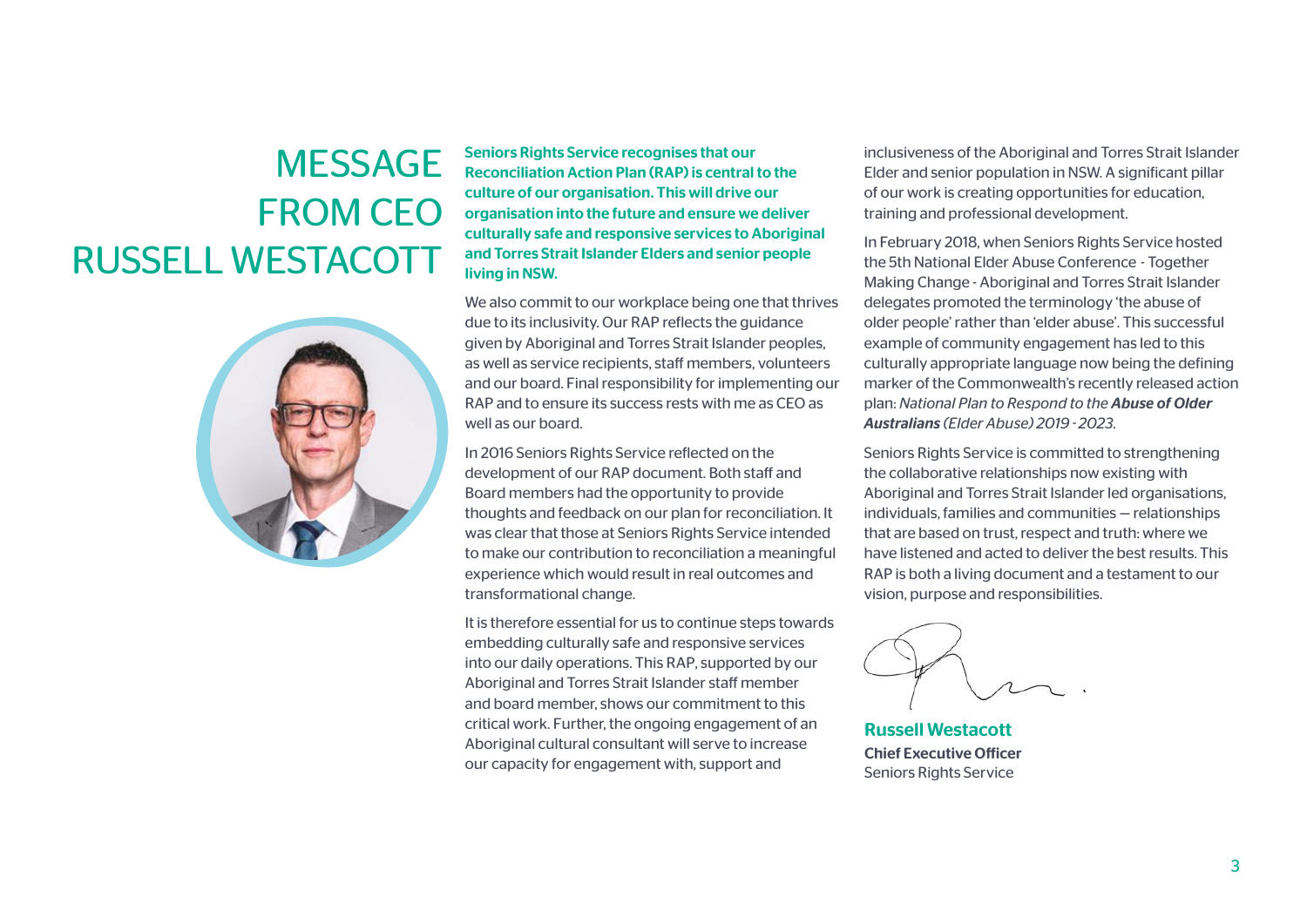### ABOUT US

#### Senior Rights Service (SRS) is a leading community organisation that supports older people.

It is an accredited community legal centre that delivers free and confidential legal services to advance the legal rights of older people in New South Wales. The organisation provides legal advice, aged care advocacy, social support for older people, and rights based education to older people and to the community.

SRS operates from a main office in Surry Hills, with regional aged care advocates based throughout NSW to assist people in central west, mid north coast, far north coast, south coast, and south west NSW. SRS currently has a staff of 30 with a mix of part time and full time employees. We also have legal and non-legal volunteers and students on placement.

SRS is a not-for-profit organisation with charitable status that has a volunteer board. One staff member identifies as Aboriginal. We also have one Aboriginal volunteer in Wagga Wagga. One Board member who also identified as Aboriginal, has recently stepped out of her role as Board Director and convenor of this RAP.

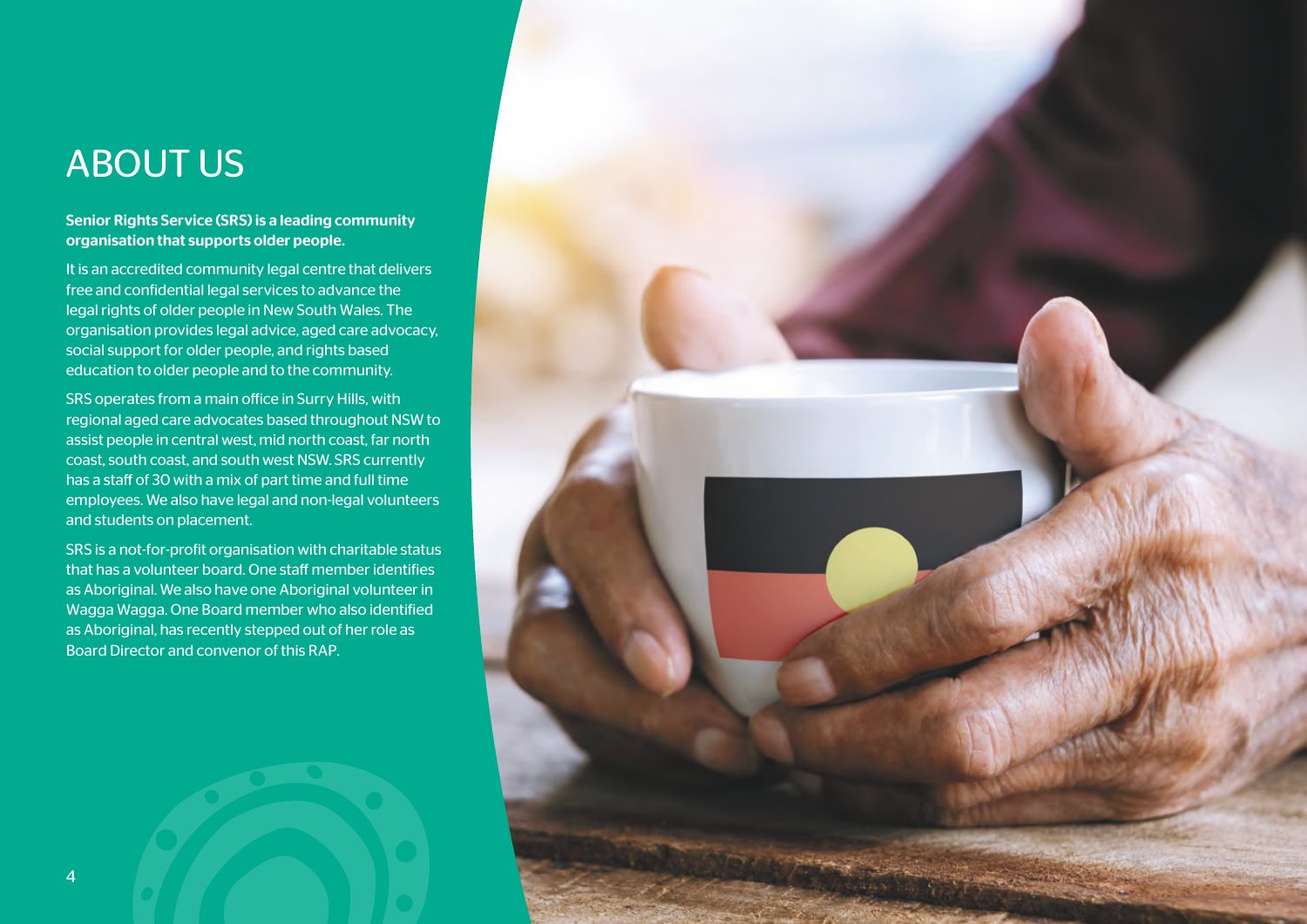

## OUR RECONCILIATION ACTION PLAN

#### When discussing and planning for our Reconciliation Action Plan (RAP) it was clear from staff and board feedback that the organisation wanted to create something meaningful.

As a community organisation working for human rights we believe we have a good record of diversity and inclusion. However, we realised that a RAP can be so much more. Our RAP is not just about how we provide services and ensuring that we do that in culturally appropriate ways. Our RAP is also about talking to Aboriginal and Torres Strait Islander peoples, organisations and communities about what is important to them in the delivery of our services. We are also aiming to use First Nations and Aboriginal and Torres Strait Islander businesses so that they in turn can empower their communities.

Our Reflect RAP acknowledges that we are at the beginning of this journey. For our RAP to have the outcomes we want, we must first identify where we are now, and identify ways to move the organisation forward to reconciliation.

The staff of SRS began a process of reflection for the RAP in 2016 and into 2017. In 2017 the board of SRS endorsed the RAP as an important document and committed resources to the process of developing the RAP. Since that point in 2017, all board members and all staff have been invited to attend every RAP meeting. In practice, some 10 people regularly attended each RAP meeting and they were happy to be identified as RAP Champions for those who wanted to discuss any matter in more detail.

In addition, and we believe very importantly, every staff member and every board member was sent a survey and asked to give their thoughts on a plan of Reconciliation for SRS. This Reflect plan is therefore truly a reflection from the whole of the organisation.

RAP meetings have been expertly convened by a board member, Maureen Walsh, who is a proud Aboriginal woman and who we believe brought to the whole of Seniors Rights Service, passion and networks within Aboriginal and Torres Strait Islander communities. We will miss Maureen's future involvement. We acknowledge the considerable work Tom Cowen, Principal Solicitor, who led the process of developing a RAP.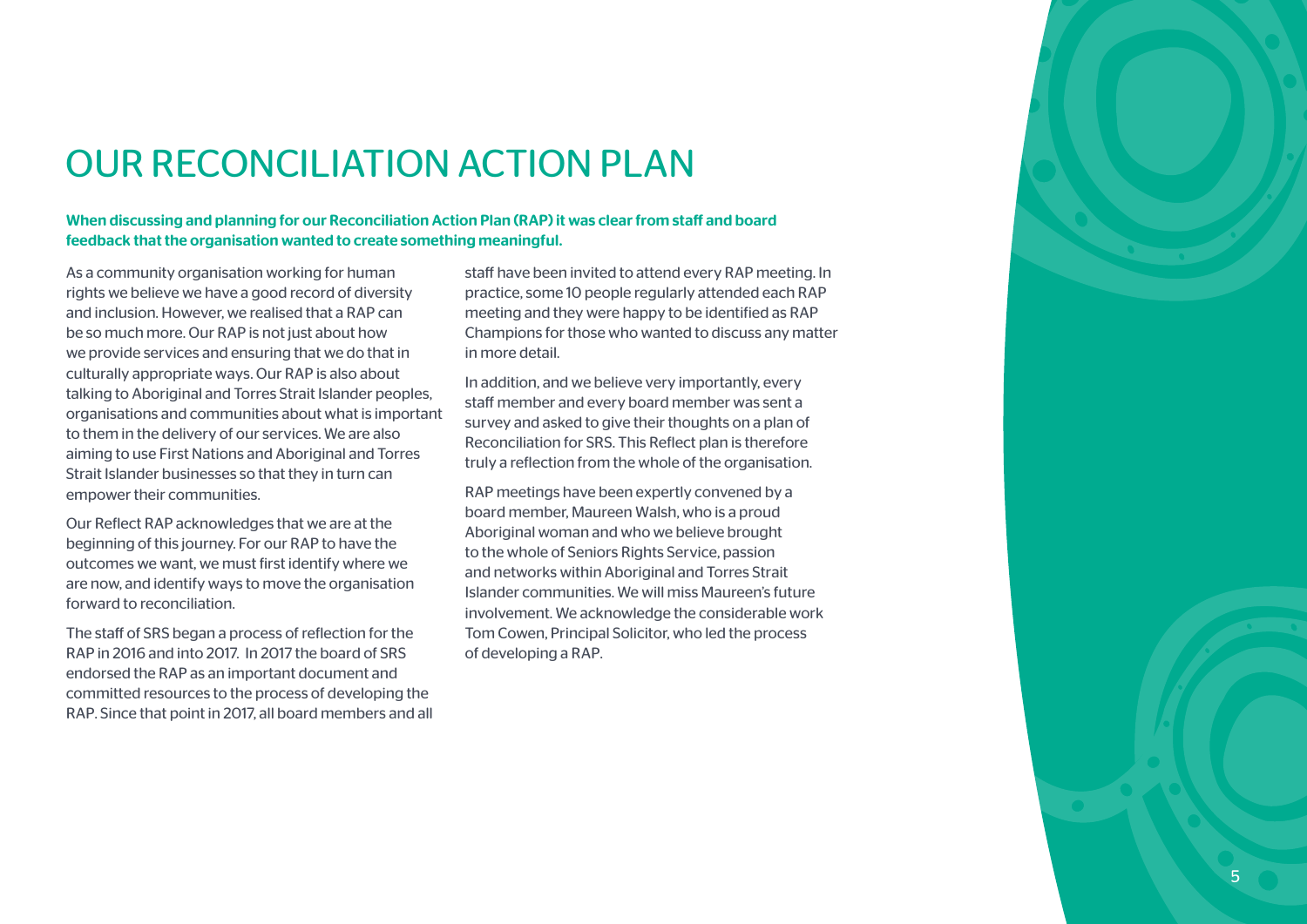# OUR PARTNERSHIPS / CURRENT ACTIVITIES

Currently SRS has no formal MOUs or agreements with any particular Aboriginal and Torres Strait Islander communities. Developing those relationships is a priority of this Reconciliation Action Plan.

As a part of our education activities we have had discussions with Aboriginal and Torres Strait Islander groups using different formats to talk about the rights of older people. We have joined craft and yarning circles and sat with, listened to, and talked with communities.

SRS has appointed an Aboriginal and Torres Strait Islander consultant to work with us to identify opportunities to join with Aboriginal and Torres Strait Islander organisations and communities to advance rights and improve access to services for older Aboriginal and Torres Strait Islander people. We have included the organisations that we intend to approach in the relationships section of this Reconciliation Action Plan.

Our Aboriginal and Torres Strait Islander project consultant has identified the following as potential connections and has started to build relationships and connect SRS:

- � Aboriginal and Torres Strait Islander peak bodies.
- � NSW Aboriginal Land Council (Parramatta) 120 Local Aboriginal Land Councils.
- � Aboriginal Health and Medical Research Council of NSW (Sydney) - Aboriginal and Torres Strait Islander Community Controlled Health Services located in metropolitan, regional and remote NSW.
- � First Peoples Disability Network (Sydney) national advocate for Aboriginal and Torres Strait Islander people living with disability and their families.
- � Indigenous Allied Health Australia (Canberra) membership consists of Aboriginal and Torres Strait Islander allied health professionals who work with and care for Aboriginal and Torres Strait Islander Elders and senior people.
- � Aboriginal and Torres Strait Islander community governed organisations - Durri Aboriginal Corporation Medical Service (Kempsey); Mindaribba Local Aboriginal Land Council (Maitland/Hunter Valley); Booroongen Djugun Aboriginal Aged Care Facility (Kempsey); Dharriwaa Elders Group (Walgett); Hosts for Elders Olympics 2019 (Port Macquarie).
- Cowra Neighbourhood Aid.
- � Maroubra Neighbourhood Centre Barbara O'Neill.
- South West Sydney Elders Fay Daniels.
- � In January 2019, SRS had a stall at Yabun gathering for the first time. Exploring possibility of sponsoring the Elders Tent for Yabun 2020.
- SRS sponsored the Aboriginal Elders Olympics, held in April 2019 in Port Macquarie.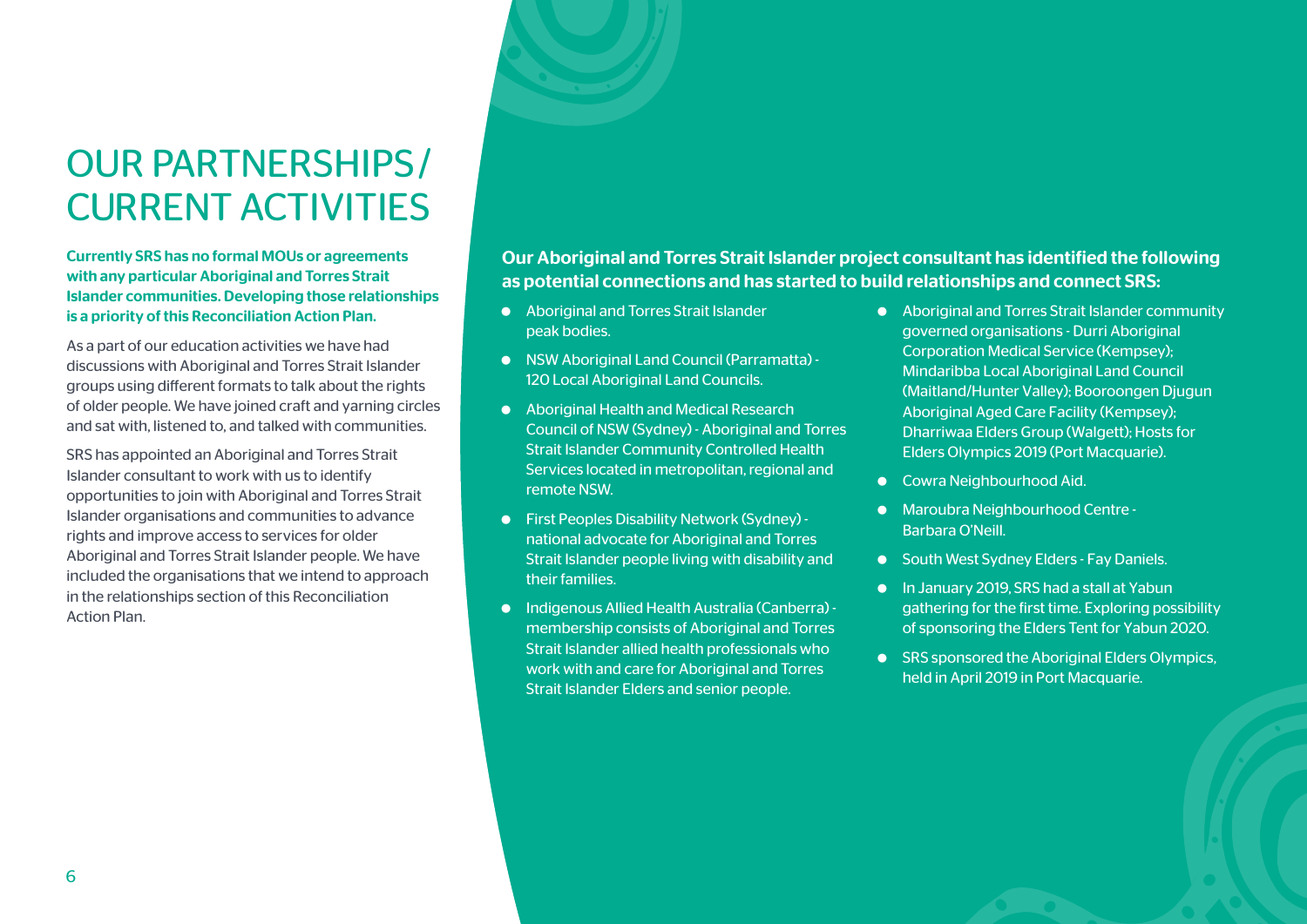Proud sponsor ELDERS OLYMPICS IN PORT MACQUARIE, 2019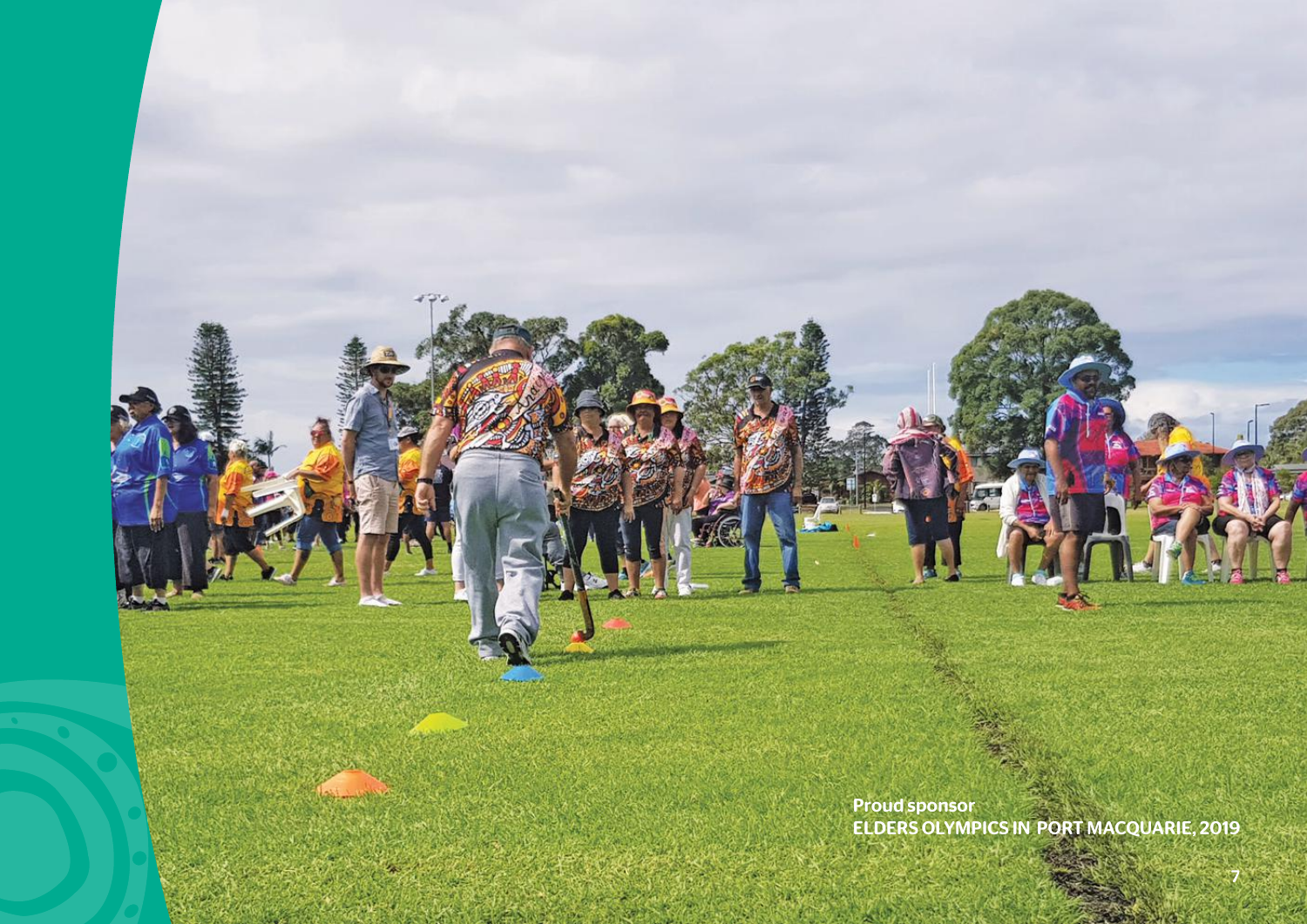

| <b>Action</b>                                             | <b>Deliverables</b>                                                                                                                                                                      | <b>Timeline</b> | <b>Responsibility</b>             |
|-----------------------------------------------------------|------------------------------------------------------------------------------------------------------------------------------------------------------------------------------------------|-----------------|-----------------------------------|
| <b>Establish a RAP Working Group</b>                      | RAP Working Group (RWG) oversees the development,<br>$\bullet$<br>endorsement and launch of the RAP.                                                                                     | November 2019   | <b>RWG Chair</b>                  |
|                                                           | Meet at least twice per year to monitor and report on<br>$\bullet$<br>RAP implementation.                                                                                                | September 2019  | <b>RWG Chair</b>                  |
| <b>Build internal and</b><br>2.<br>external relationships | Identify Aboriginal and Torres Strait Islander peoples,<br>$\bullet$<br>communities and organisations within our local area or<br>sphere of influence to work with to implement our RAP. | November 2020   | <b>Manager Advocacy</b>           |
|                                                           | Identify RAP organisations and other like-minded<br>$\bullet$<br>organisations to work with to implement our RAP.                                                                        | November 2020   | Communications<br>& Media Manager |
|                                                           | Engage with other community legal centres that have<br>$\bullet$<br>gone through the RAP process to learn lessons on what<br>worked/didn't work and the best way to advance the RAP.     | May 2020        | <b>Manager Legal Services</b>     |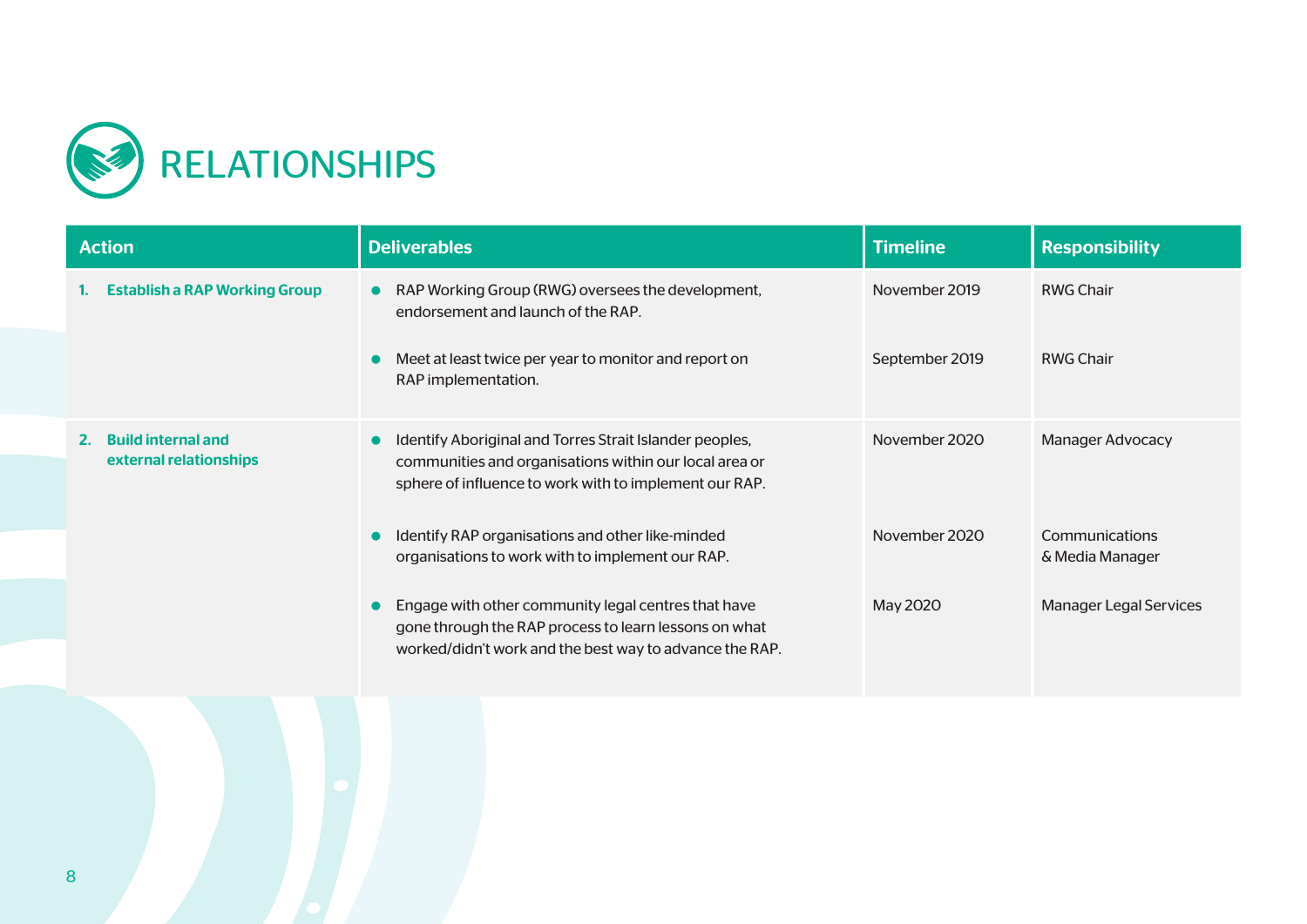

| <b>Action</b><br><b>Deliverables</b>                                                      |                                                                                                                                      | <b>Timeline</b> | <b>Responsibility</b>                    |
|-------------------------------------------------------------------------------------------|--------------------------------------------------------------------------------------------------------------------------------------|-----------------|------------------------------------------|
| Participate in and celebrate<br>3.<br><b>National Reconciliation</b><br><b>Week (NRW)</b> | Encourage and approve staff to attend National Reconciliation<br>Week events held during working hours.                              | May 2020        | Education &<br><b>Promotions Manager</b> |
|                                                                                           | Circulate Reconciliation Australia's National Reconciliation<br>Week resources and reconciliation materials to our staff.            | May 2020        | Education &<br><b>Promotions Manager</b> |
|                                                                                           | Ensure our RAP Working Group participates in at least one external<br>event to recognise and celebrate National Reconciliation Week. | May 2020        | Education &<br><b>Promotions Manager</b> |
|                                                                                           | Provide details of National Reconciliation Week on our<br>website and put up posters in our offices.                                 | May 2020        | Communications<br>& Media Manager        |
| <b>Raise internal and external</b><br>4.<br>awareness of our RAP                          | Develop and implement a plan to raise awareness amongst all<br>staff across the organisation about our RAP commitments.              | November 2019   | <b>Manager Advocacy</b>                  |
|                                                                                           | Develop and implement a plan to engage and inform key<br>internal stakeholders of their responsibilities within our RAP.             | November 2019   | Manager Advocacy                         |
|                                                                                           | Raise public awareness of our RAP through:<br>Adding RAP to our website<br>$\bullet$                                                 | November 2020   | Communications<br>& Media Manager        |
|                                                                                           | Let members know of our RAP process at the AGM                                                                                       |                 |                                          |
|                                                                                           | Publish an article in SRS newsletter about RAP process.                                                                              |                 |                                          |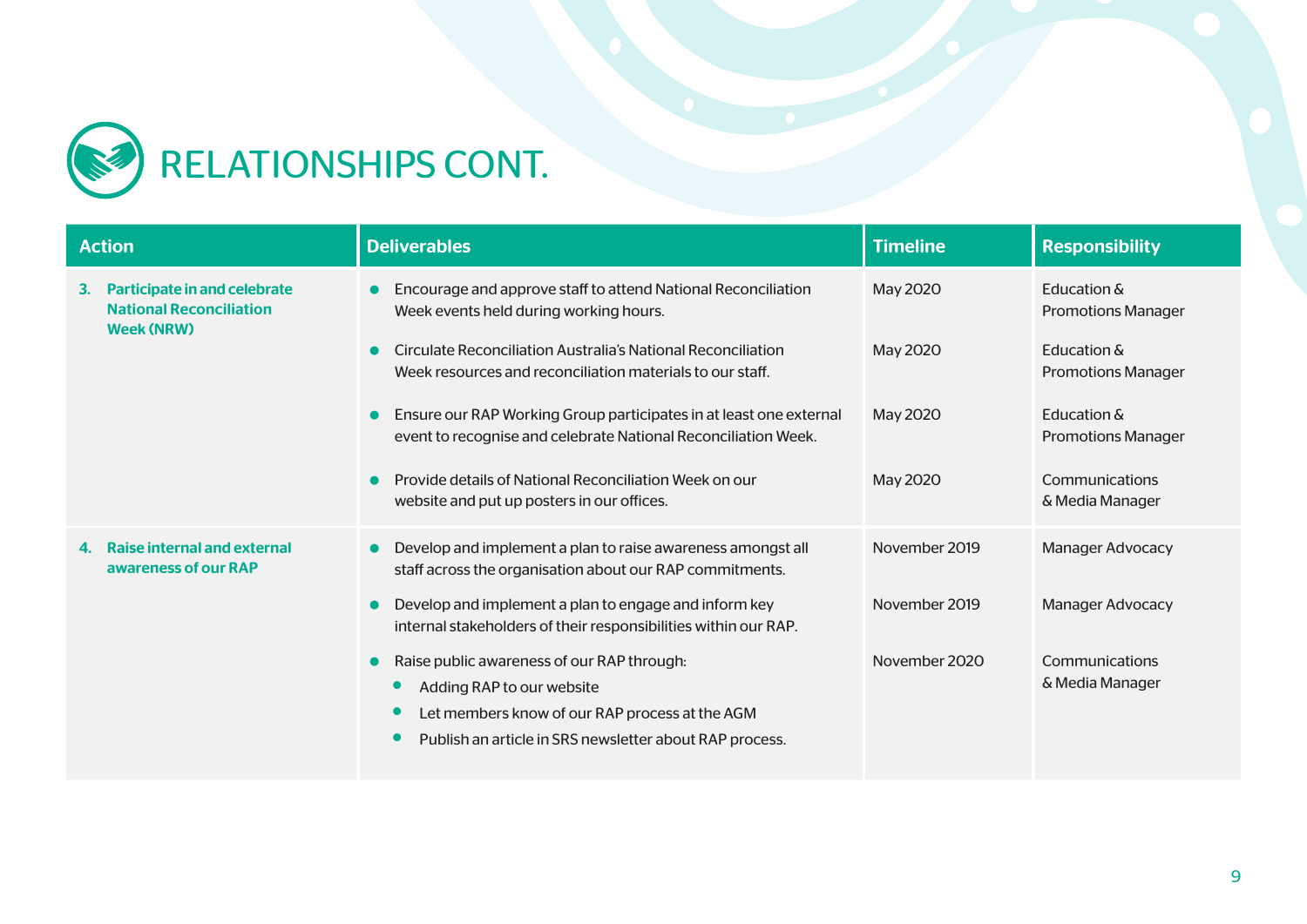

| <b>Action</b> |                                                                                                         | <b>Deliverables</b>                                                                                                                                                                                                                                        | <b>Timeline</b>   | <b>Responsibility</b>                                      |
|---------------|---------------------------------------------------------------------------------------------------------|------------------------------------------------------------------------------------------------------------------------------------------------------------------------------------------------------------------------------------------------------------|-------------------|------------------------------------------------------------|
| 5.            | <b>Investigate Aboriginal and</b><br><b>Torres Strait Islander cultural</b><br>learning and development | Develop and implement a plan for increasing awareness of<br>Aboriginal and Torres Strait Islander cultures, histories and<br>achievements within our organisation.                                                                                         | May 2020          | <b>Assistant Principal Solicitor</b><br>& Manager Advocacy |
|               |                                                                                                         | Ensure that part of the SRS training budget is dedicated to<br>increasing knowledge of Aboriginal and Torres Strait Islander<br>cultures, histories and achievements.                                                                                      | May 2020          | <b>CEO</b>                                                 |
|               |                                                                                                         | Capture data and measure our staff's current level of knowledge<br>and understanding of Aboriginal and Torres Strait Islander cultures,<br>histories and achievements, now at the endorsement of the RAP,<br>and in 12 months' time when renewing the RAP. | September 2020    | <b>Manager Advocacy</b>                                    |
|               |                                                                                                         | Conduct a review of cultural awareness training needs within our<br>organisation and report findings to the board.                                                                                                                                         | December 2019     | <b>Quality Improvement</b><br>Coordinator                  |
|               |                                                                                                         | Engage with NSW Legal Aid to ascertain training options available<br>with that organisation.                                                                                                                                                               | November 2019     | <b>Manager Legal Services</b>                              |
|               |                                                                                                         | Invite all staff to undertake Reconciliation Australia's Share Our<br>Pride online learning tool.                                                                                                                                                          | <b>March 2020</b> | <b>CEO</b>                                                 |
|               |                                                                                                         | Investigate and where appropriate participate in cultural<br>immersion programs.                                                                                                                                                                           | November 2020     | <b>Quality Improvement</b><br>Coordinator                  |
|               |                                                                                                         | Organise cultural competency training and make attendance<br>mandatory for all staff and board members.                                                                                                                                                    | November 2019     | CEO, Manager Advocacy &<br><b>Manager Legal Services</b>   |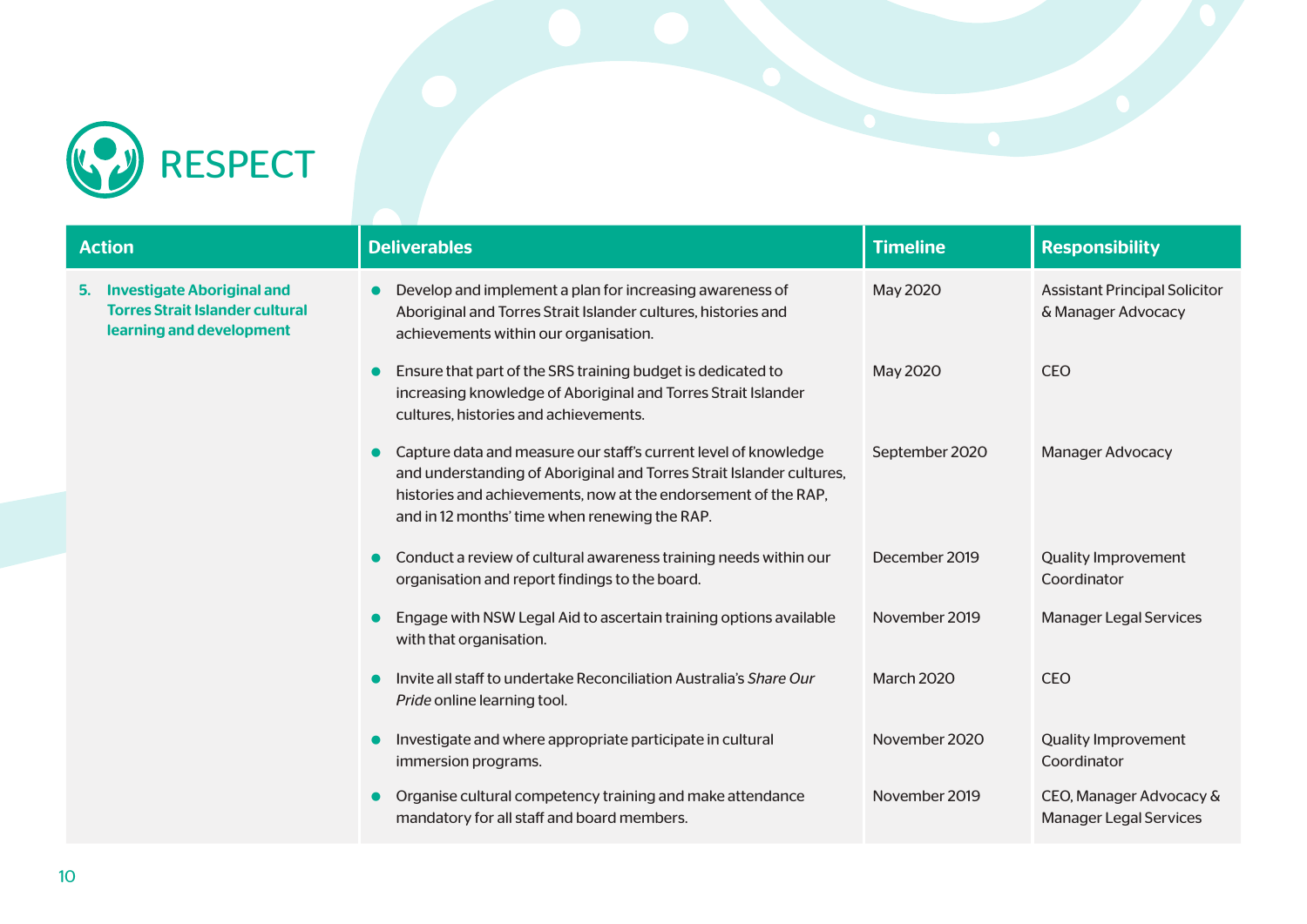

| <b>Action</b><br><b>Deliverables</b>                                                                        |                                                                                                                                                                                                                                      | <b>Timeline</b>                            | <b>Responsibility</b>                    |
|-------------------------------------------------------------------------------------------------------------|--------------------------------------------------------------------------------------------------------------------------------------------------------------------------------------------------------------------------------------|--------------------------------------------|------------------------------------------|
| Participate in and celebrate<br>6.<br><b>NAIDOC Week</b>                                                    | Raise awareness and share information amongst our staff<br>of the meaning of NAIDOC Week which includes information<br>about the local Aboriginal and Torres Strait Islander peoples<br>and communities.                             | <b>July 2020</b>                           | <b>Manager Education</b><br>& Promotions |
|                                                                                                             | Introduce our staff to NAIDOC Week by promoting community<br>$\bullet$<br>events in our local regions.                                                                                                                               | <b>July 2020</b>                           | <b>Manager Education</b><br>& Promotions |
|                                                                                                             | Ensure all members of the RAP Working Group participate in at<br>$\bullet$<br>least one external NAIDOC Week event.                                                                                                                  | <b>July 2020</b>                           | <b>Manager Education</b><br>& Promotions |
|                                                                                                             | Engage a speaker during NAIDOC Week to talk to staff about<br>$\bullet$<br>NAIDOC Week and the Close The Gap initiative.                                                                                                             | <b>July 2020</b>                           | <b>Manager Education</b><br>& Promotions |
|                                                                                                             | Encourage staff to attend a NAIDOC function during NAIDOC Week,<br>O<br>to report back to staff on the experience.                                                                                                                   | <b>July 2020</b>                           | <b>Manager Education</b><br>& Promotions |
| Raise internal understanding<br>7.<br>of Aboriginal and Torres Strait<br><b>Islander cultural protocols</b> | Develop and implement a plan to raise awareness and<br>$\bullet$<br>understanding of the meaning and significance behind<br>Acknowledgement of Country and Welcome to Country protocols<br>(including any local cultural protocols). | September 2019                             | Manager Advocacy                         |
|                                                                                                             | Invite local Traditional Custodians into our office to explain<br>$\bullet$<br>Acknowledgement of Country protocols (including any local<br>cultural protocols).                                                                     | December 2019<br>repeated February<br>2020 | <b>Manager Advocacy</b>                  |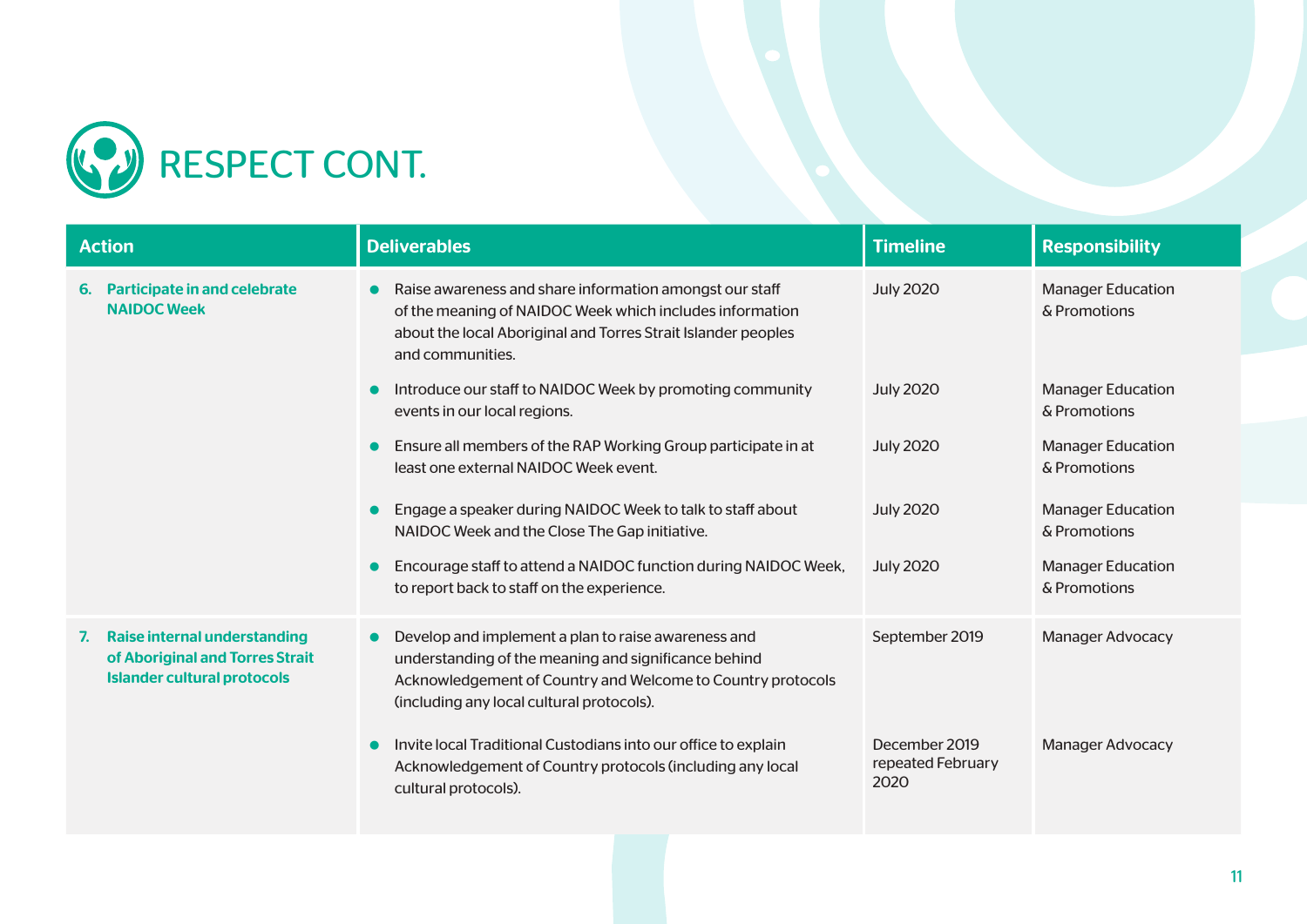

#### 8. Recognise and celebrate Aboriginal and Torres Strait Islander dates of significance

| <b>Action</b>                                                                                              | <b>Deliverables</b>                                                                                        | <b>Timeline</b> | <b>Responsibility</b>                     |
|------------------------------------------------------------------------------------------------------------|------------------------------------------------------------------------------------------------------------|-----------------|-------------------------------------------|
| 8. Recognise and celebrate<br><b>Aboriginal and Torres Strait</b><br><b>Islander dates of significance</b> | Create a calendar of significant dates for Aboriginal and<br>Torres Strait Islander people.                | September 2019  | Manager Advocacy                          |
|                                                                                                            | Send out prior notice of significant dates to staff and board<br>as they occur.                            | May 2020        | <b>Quality Improvement</b><br>Coordinator |
|                                                                                                            | Update website with information of significant dates on<br>Aboriginal and Torres Strait Islander calendar. | November 2019   | <b>Manager Communications</b>             |

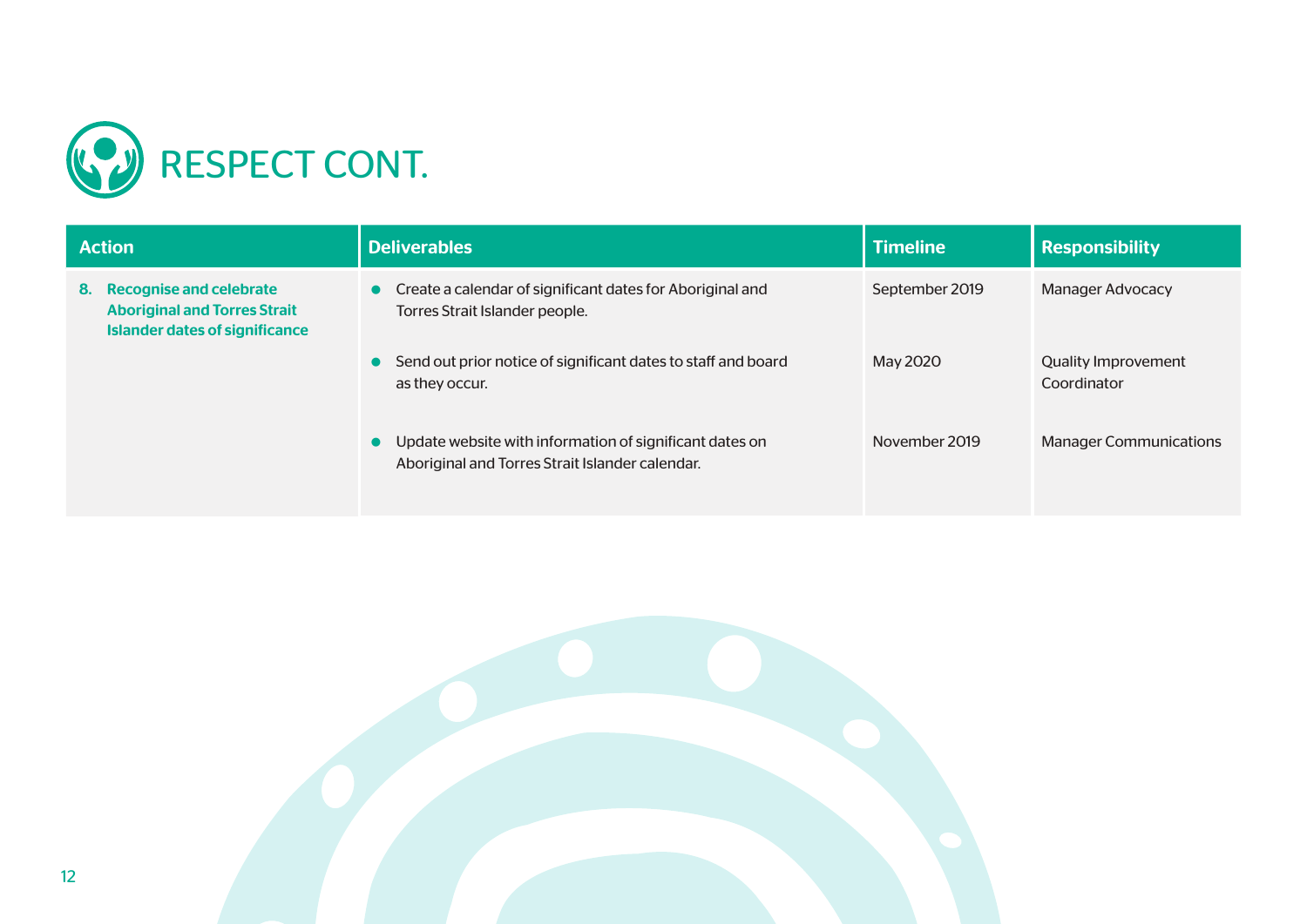

| <b>Action</b>                                                                                                                   | <b>Deliverables</b>                                                                                                                                                             | <b>Timeline</b>   | <b>Responsibility</b>                         |
|---------------------------------------------------------------------------------------------------------------------------------|---------------------------------------------------------------------------------------------------------------------------------------------------------------------------------|-------------------|-----------------------------------------------|
| <b>Investigate Aboriginal and Torres</b><br>9.<br><b>Strait Islander employment with a</b><br>view to increasing Aboriginal and | Identify current Aboriginal and Torres Strait Islander<br>$\bullet$<br>staff and volunteers to inform future employment and<br>development opportunities.                       | September 2019    | <b>CEO</b>                                    |
| <b>Torres Strait Islander employment</b>                                                                                        | <b>Consult with current Aboriginal and Torres Strait Islander</b><br>$\bullet$<br>staff and board members when developing strategies for<br>staff development opportunities.    | November 2019     | <b>CEO</b>                                    |
|                                                                                                                                 | Make an increase in Aboriginal and Torres Strait Islander<br>employment within SRS a priority.                                                                                  | November 2019     | <b>CEO</b>                                    |
|                                                                                                                                 | Run parallel Aboriginal and Torres Strait Islander targeted<br>recruitment alongside mainstream recruitment.                                                                    | <b>March 2020</b> | <b>CEO &amp; Business</b><br>Services Manager |
|                                                                                                                                 | Develop Aboriginal and Torres Strait Islander targeted programs<br>such as traineeship programs. Use Aboriginal Employment<br>Strategy, Elsa Dixon program to recruit trainees. | May 2020          | <b>CEO &amp; Business</b><br>Services Manager |
|                                                                                                                                 | Develop a business case for Aboriginal and Torres Strait<br>Islander employment within our organisation.                                                                        | <b>March 2020</b> | <b>CEO</b>                                    |
|                                                                                                                                 | Develop protocols to support Aboriginal and Torres Strait Islander<br>employees and promote opportunities for career advancement.                                               | May 2020          | <b>CEO &amp; Business</b><br>Services Manager |
|                                                                                                                                 | Investigate school work experience arrangements with Aboriginal<br>and Torres Strait Islander students - perhaps partner with local<br>schools in Redfern.                      | <b>March 2020</b> | <b>Business Services Manager</b>              |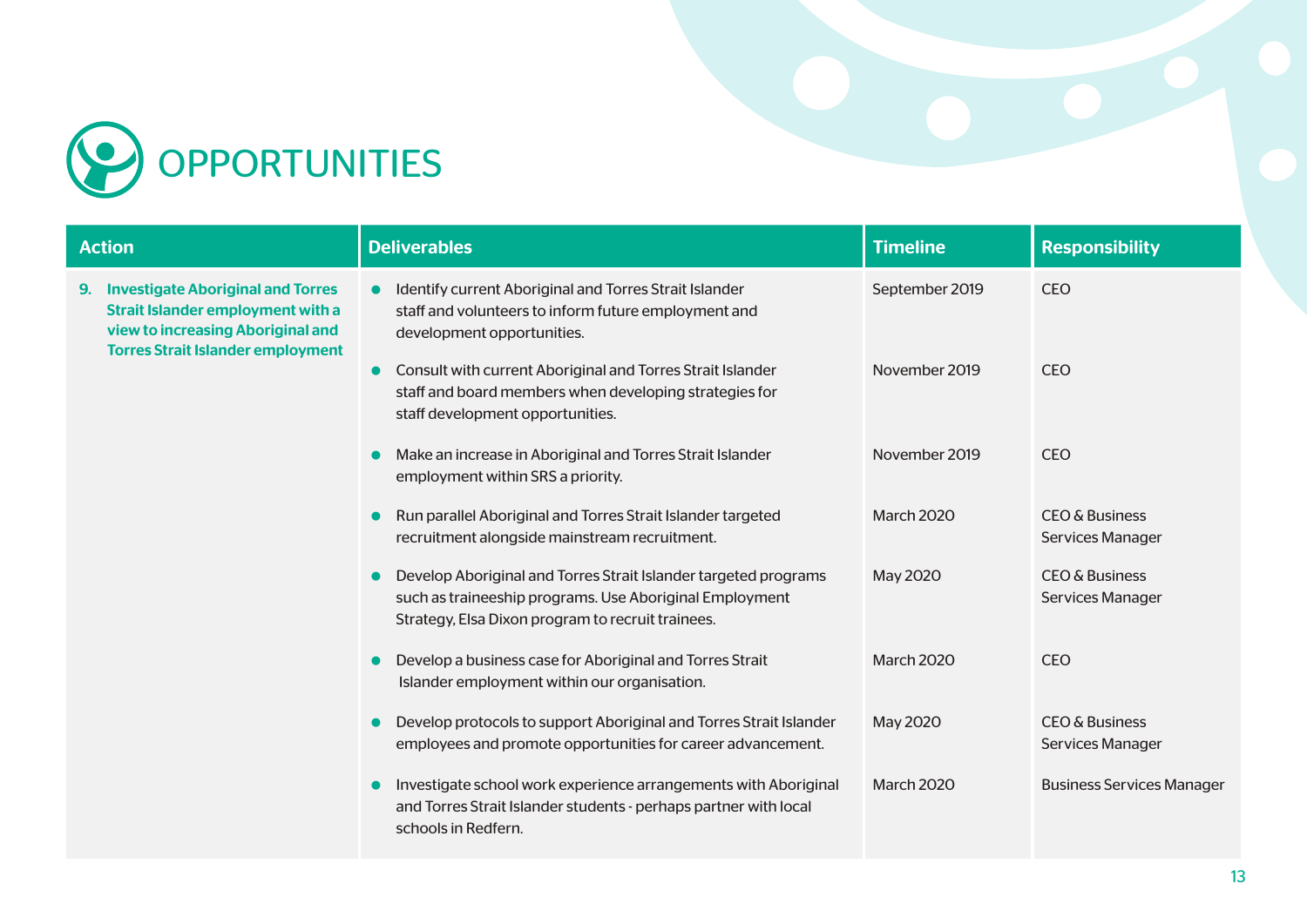

| <b>Action</b>                                                                      | <b>Deliverables</b>                                                                                                            | <b>Timeline</b>   | <b>Responsibility</b>                                     |
|------------------------------------------------------------------------------------|--------------------------------------------------------------------------------------------------------------------------------|-------------------|-----------------------------------------------------------|
| 10. Investigate Aboriginal and Torres<br><b>Strait Islander supplier diversity</b> | Investigate Aboriginal and Torres Strait Islander<br>$\bullet$<br>owned organisations for supply needs.                        | October 2019      | <b>Business Services Manager</b>                          |
|                                                                                    | Develop an Indigenous procurement policy.                                                                                      | <b>March 2020</b> | <b>Quality Improvement</b><br>Coordinator                 |
|                                                                                    | Develop an understanding of the mutual benefits of procurement<br>from Aboriginal and Torres Strait Islander owned businesses. | December 2019     | <b>Manager Advocacy</b><br>& Business Services<br>Manager |
|                                                                                    | Develop a business case for procurement from Aboriginal<br>and Torres Strait Islander owned businesses.                        | December 2019     | <b>Business Services</b><br>Manager & CEO                 |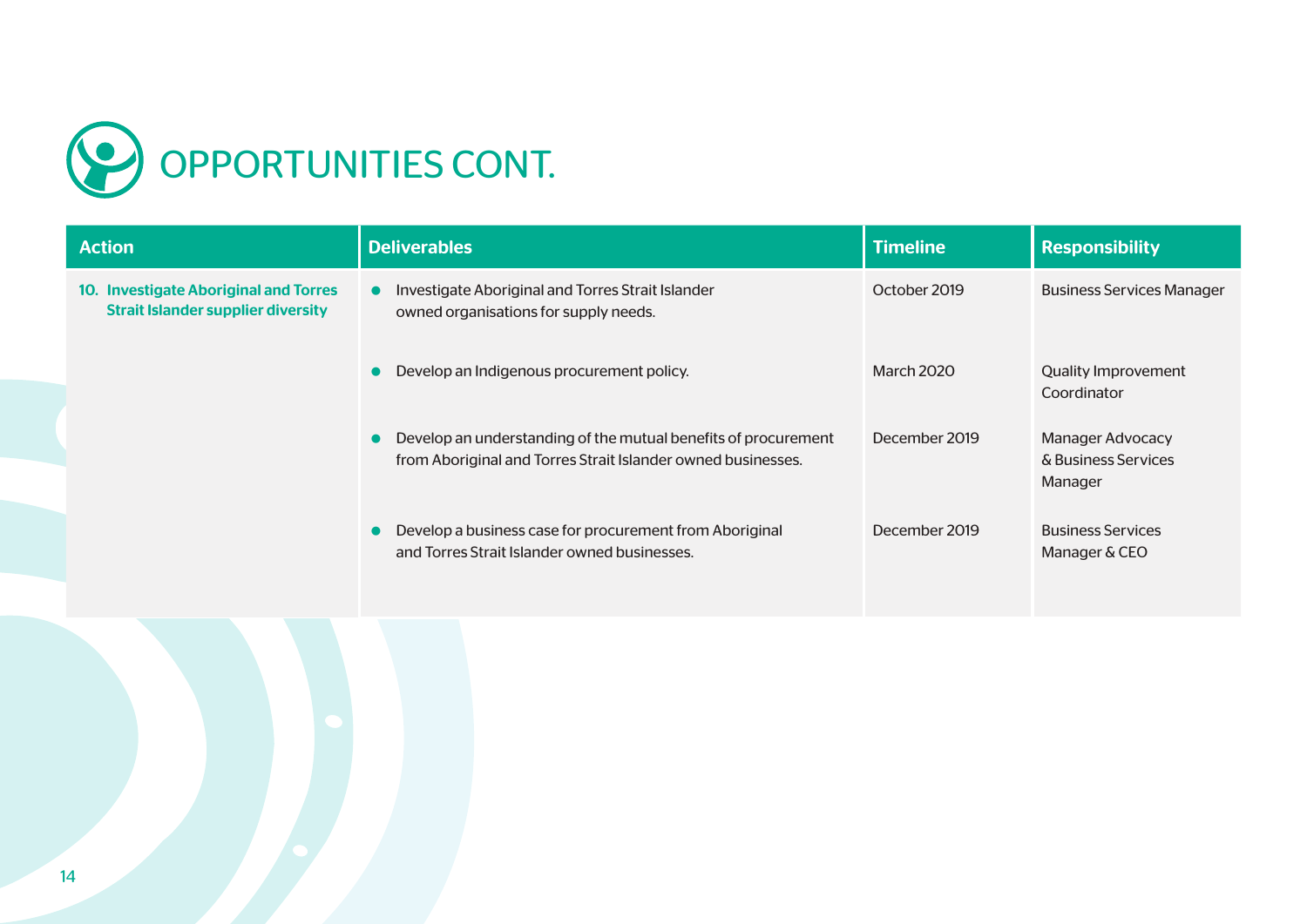

| <b>Action</b>                           | <b>Deliverables</b>                                                                                                        | <b>Timeline</b>                      | <b>Responsibility</b>                                      |
|-----------------------------------------|----------------------------------------------------------------------------------------------------------------------------|--------------------------------------|------------------------------------------------------------|
| <b>Build support for the RAP</b><br>11. | • Create an appropriate governance structure that ensures<br>operational responsibility for the implementation of the RAP. | May 2020                             | CEO & Board                                                |
|                                         | • Develop a RAP budget and delegated decision-making responsibility.                                                       | May 2020                             | <b>Financial Controller</b>                                |
|                                         | Identify resource needs for RAP development and implementation.<br>$\bullet$                                               | May 2020                             | <b>Business Services Manager</b><br>& Financial Controller |
|                                         | Implement a system to track, measure and report on RAP activities.<br>$\bullet$                                            | November 2019                        | <b>Quality Improvement</b><br>Coordinator                  |
|                                         | • Complete the annual RAP Impact Measurement Questionnaire and<br>submit to Reconciliation Australia.                      | September 2019 and<br>September 2020 | <b>Manager Advocacy</b>                                    |
| 12. Review and Refresh RAP              | Register via Reconciliation Australia's website to begin developing<br>$\bullet$<br>our next RAP.                          | June 2020                            | <b>CEO</b>                                                 |

#### TIMEFRAME

It is intended that the actions in this Reconciliation Action Plan will be achieved within 12 months from the date of endorsement of this plan by Reconciliation Australia.